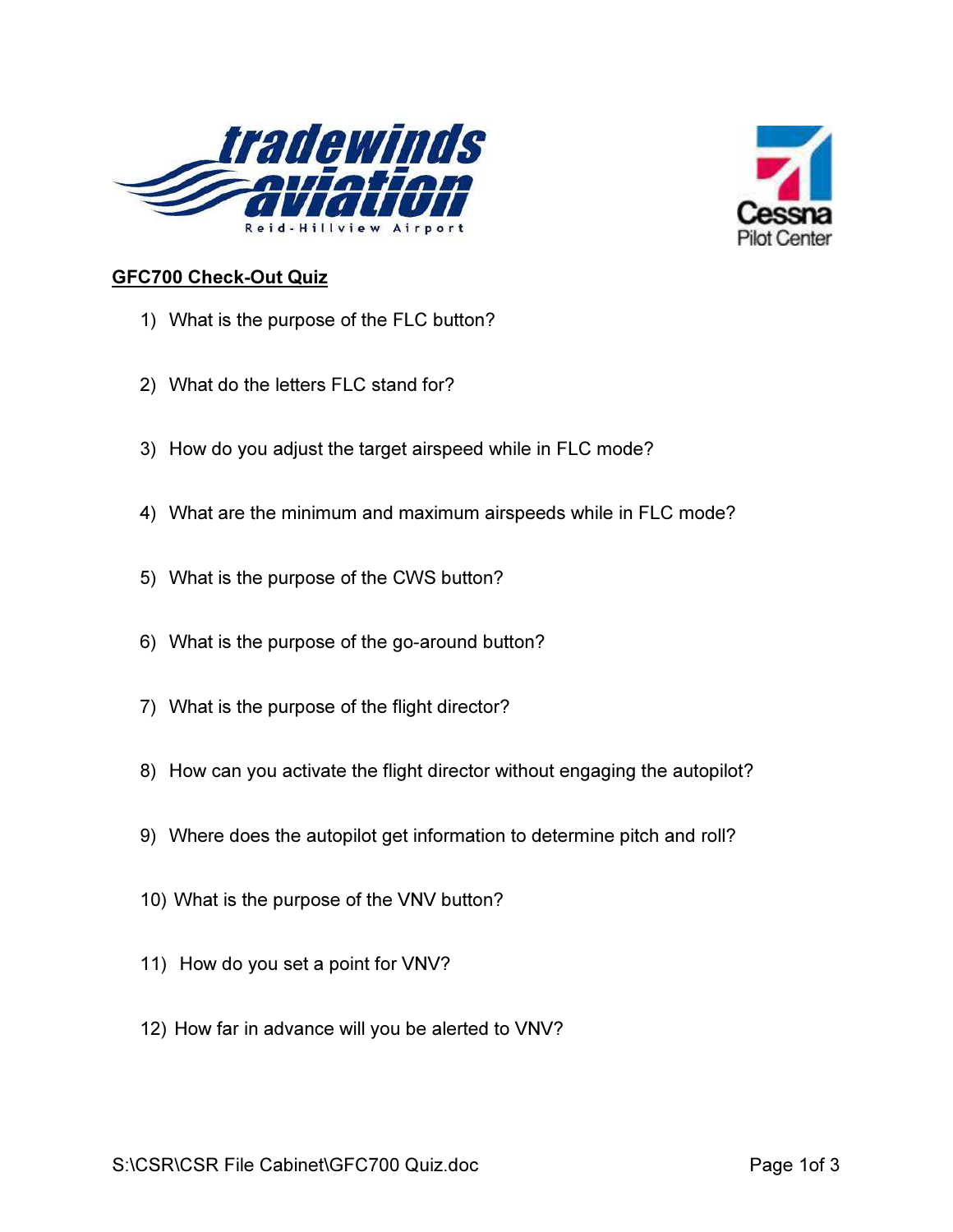- 13) How does VNV show on the flight plan and moving map?
- 14) When in VNV mode what do the letters TOD stand for?
- 15) Where are the annunciations for all autopilot functions?
- 16) What is the difference between a green and a white autopilot annunciation?
- 17) Can you use the autopilot if the audio panel fails?
- 18) What does a flashing red "AP" annunciation indicate?
- 19) What does a white "ALTS" annunciation indicate?
- 20) Where is the target altitude displayed?
- 21) While in heading mode what happens if you move the heading bug 200 degrees?
- 22) When the autopilot is engaged and in NAV mode, what source of navigation data is it following?
- 23) If the autopilot is in NAV mode and following the GPS, what happens when the flight plan sequences to the next waypoint?